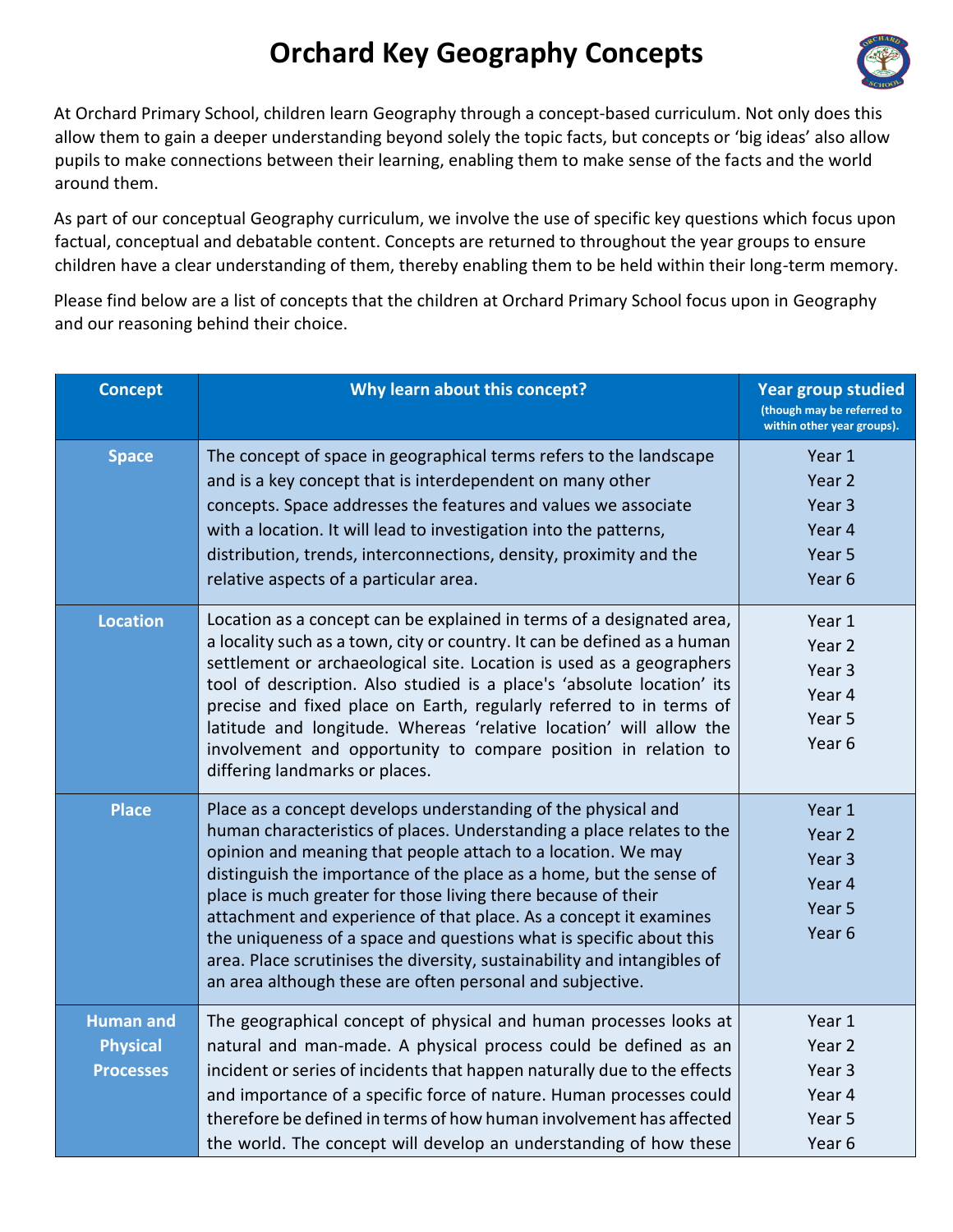|                                       | events and activities can lead to changes within the places, landscapes<br>and societies of the world.                                                                                                                                                                                                                                                                                                                                                                                                                                                                                                                                                                         |                                                          |
|---------------------------------------|--------------------------------------------------------------------------------------------------------------------------------------------------------------------------------------------------------------------------------------------------------------------------------------------------------------------------------------------------------------------------------------------------------------------------------------------------------------------------------------------------------------------------------------------------------------------------------------------------------------------------------------------------------------------------------|----------------------------------------------------------|
| <b>Communities</b><br>and Settlements | Having developed an understanding of the concepts: space, location<br>and human and physical processes, pupils now start to look at how<br>the dimensions of the environment are related. This concept also<br>requires pupils to explore human geography, including: settlements,<br>land use, economic activity including trade links, and the<br>distribution of natural resources. It will also examine how people<br>settle and move into and from areas for various reasons. Together<br>these factors can have a significant impact in how land is changes<br>over time and influence environmental change.                                                             | Year 1<br>Year 2<br>Year 3<br>Year 4<br>Year 5<br>Year 6 |
| <b>Spatial</b><br><b>Interactions</b> | The concept of spatial interactions studies the flows, movements or<br>exchanges that link places together. Interactions like migration can<br>lead to two places becoming interdependent upon each other. It<br>looks at how an incident in one area can have an effect on a<br>different area and become interconnected. Examining the<br>movement between countries, seas, rivers and mountains are all<br>encompassed within spatial interactions.                                                                                                                                                                                                                         | Year <sub>3</sub><br>Year 4<br>Year 5<br>Year 6          |
| <b>Environment</b>                    | The concept of environment ponders about the natural world and<br>how people effect the world and have the ability to change it. The<br>environment maintains and enhances life. The concept will develop<br>an understanding of the natural world in relation to change, systems,<br>biodiversity, living and non-living elements, interconnections,<br>sustainability and various processes.                                                                                                                                                                                                                                                                                 | Year 1<br>Year 2<br>Year 3<br>Year 4<br>Year 5<br>Year 6 |
| <b>Scale</b>                          | Scale can be defined as the size of something. Scale as a concept can<br>then be categorised into two different subsections. On maps we use<br>scale to determine the size relationship between the reality of<br>something on the Earth's surface and the size it is represented on a<br>map. The scale of a map influences how it can be used and is<br>described in terms of ratio, a small-scale map may have a scale of<br>1:16 000 000. The other use of scale is observational. These are the<br>descriptive size-based units which geographers divide the world to<br>study places, regions and phenomena i.e. local, national,<br>international, global and regional. | Year 5<br>Year 6                                         |
| <b>Movement</b>                       | The concept of movement involves a change in location of people,<br>products, ideas and elements, this can be through travel or flow.<br>Movement is a significant consideration in how land is changed over<br>time. Where movement is referred to, distance, direction, the<br>processes bringing about movement and the regularity and volume of<br>movement all need to be considered. Movement can be represented<br>in different ways graphically; colour and lines are usually used to<br>show the date of spread and arrows can show the distance and<br>direction of movement.                                                                                        | Year 3<br>Year 4<br>Year 5<br>Year 6                     |